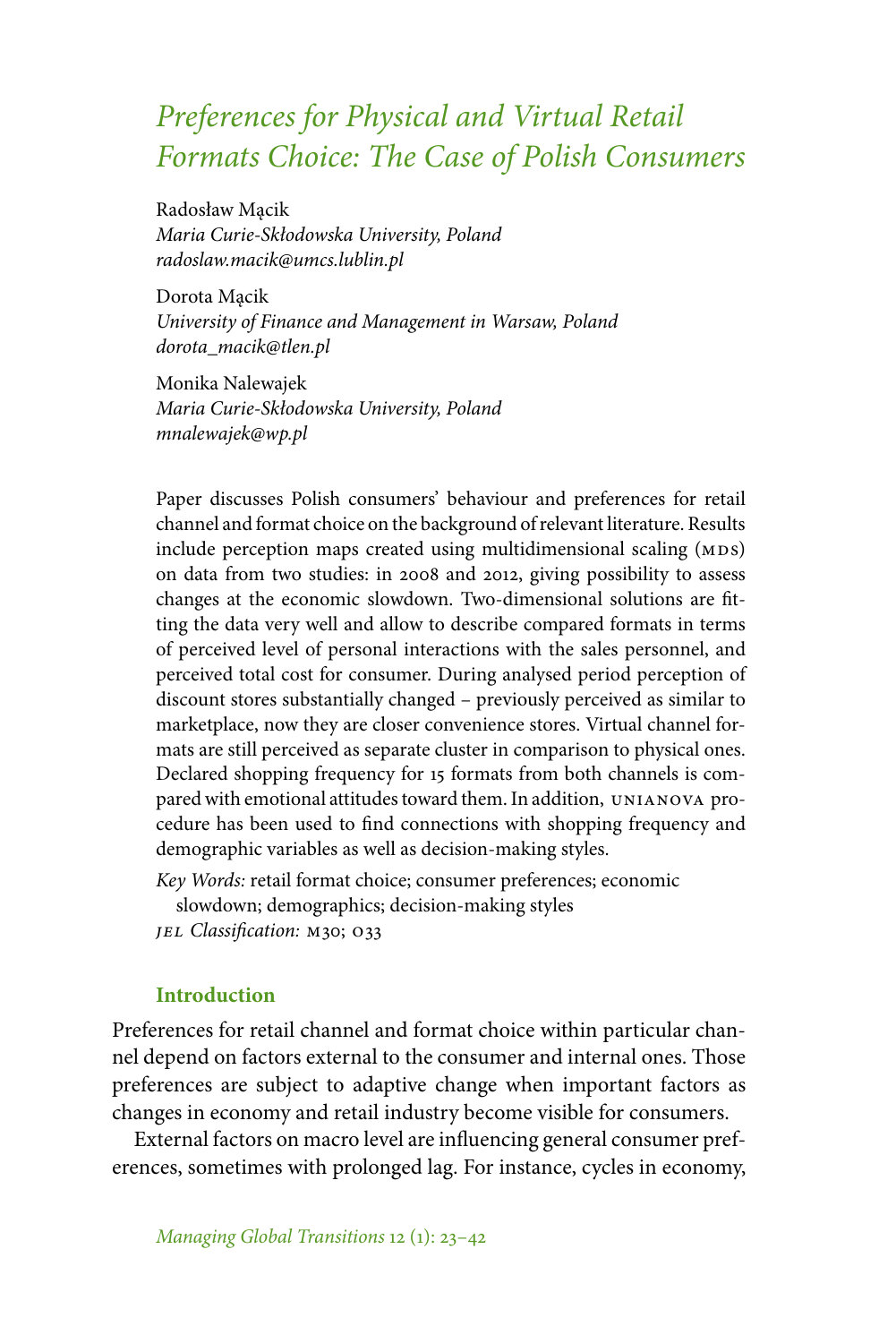including crises or slowdowns are resulting in changes in consumers' income, to which consumers should adapt their structure of consumption. Other important factors are trends in retail industry, e. g. development of new sales channels and/or store formats. In last 20 years, influence of technological change, mostly through information and communication technologies (ICTs), substantially increased. ICT is treated nowadays as general-purpose technology (GPT) and its impact on economy for both supply and demand sides is overwhelming (Basu and Fernald 2007). For consumers this means the need to adopt ICT related devices/tools and to get skills to operate them, for instance to buy over the Internet or cope with self-service cash registers. Brick-and-mortar retailers need to follow technology change to be in touch with consumer needs and competitors actions – this can lead to broader usage of virtual sales channel and become multi-channel retailer.

External factors on micro-level include among others: perceived price level (for the format, and particular retail outlet), physical effort to buy (including commuting), amount of time needed to fulfil shopping task (Peter and Olson 2002). Most of micro-level external factors create perceived total cost of buying for the consumer. This 'cost' is considered currently by growing numbers of consumers during their decision processes, decreasing importance of price level.

Among internal factors, influencing consumer decisions are i. e.: consumer demographics, and consumer personality manifesting in decisionmaking styles and perceived level of cognitive and/or emotional effort connected with shopping. Consumer personality issues are considered in this paper indirectly through a scope of decision-making styles (Sproles and Kendall 1986) extended by authors. Mentioned styles are leading to beliefs and attitudes toward shopping. All those factors create emotional and rational perception of retail channels and formats creating attitudes toward them, including perceived risk and trust for retail channel, format or particular outlet.

#### preferences for retail channel and format choice

Studying store choice issues has in literature long tradition, starting mainly in the 70's of the 20th century. In earlier studies (Monroe and Guiltinan 1975; Arnold, Ma and Tigert 1978; Arnold, Oum and Tigert 1983; Mason, Durand and Taylor 1983; Keng and Ehrenberg 1984; Louviere and Gaeth 1987; Spiggle and Sewall 1987; Dawson, Bloch and Ridgway 1990; Burke et al. 1992; Arnold, Handelman and Tigert 1996) store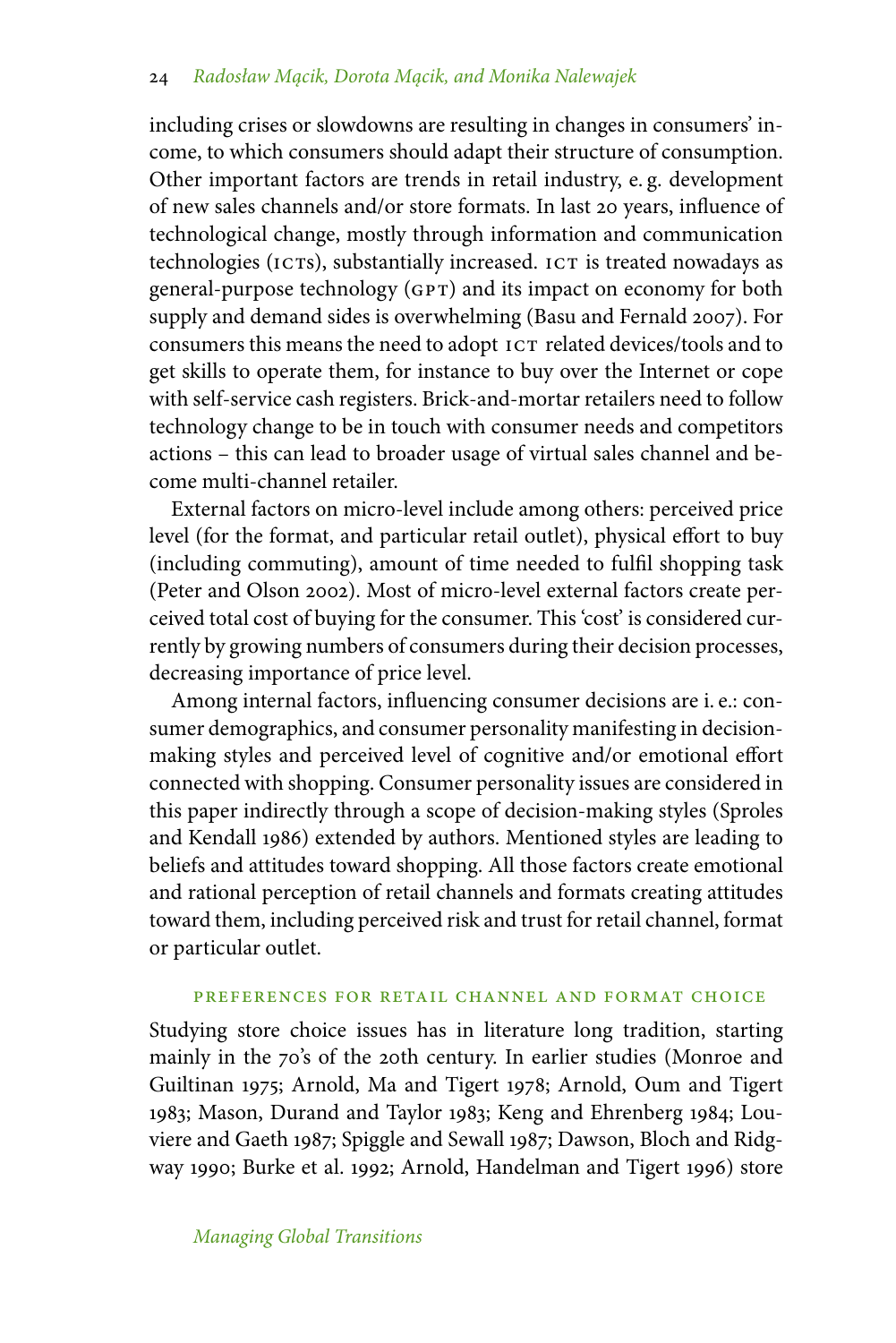choice task has been rationalized using various approaches regarding external and internal factors to the consumer. For instance the store attributes and situational factors were studied, shoppers' and their household demographics, shopping patterns as well as attitudes toward different stores. In addition, implied importance weights of factors like price level, store attractiveness or commuting distance etc. has been researched in mentioned studies.

More recently, the impact of task definition on store choice (Kenhove, Wulf and Waterschoot 1999) has been studied, but most studies have been restricted to the same format, i. e., supermarkets or discount stores. There also exist some researches examining the influence of retail pricing formats on shopping behaviour (Bell, Ho and Tang 1998), often assuming that one store format has generally higher prices than the other one. Similarly the fixed and variable costs of shopping were explored (Bhatnagar and Ratchford 2004), where conditions of optimal store format choice has been found, under assumptions that consumer prefers to shop at minimum total cost, and differences between store format price level exist.

Although non-store retail has long tradition in some countries, this sales channel has been used by consumers as complementary to the sales through typical retail outlets, usually not replacing directly store visits. However, situation changed since e-commerce began play important role in retail industry. Now consumers are choosing not only store format but also channel of buying. Recent studies about channel choice and change (Gensler, Verhoef and Böhm 2012; Joo and Park 2008; Mokhtarian and Tang 2011; Schoenbachler and Gordon 2002) are focused on the influence of consumer perception of channel characteristics on channel choice at different stages of consumer decision-making process, mainly at information search and transaction (Mạcik, Mazurek and Mạcik 2012).

This paper focuses on perception of retail formats from both physical and virtual channel, on the base of declarations about shopping frequency and emotional attitudes toward them, including influence of simple demographic variables and consumer decision-making styles. This approach, with direct comparison of retail formats, seems to be interesting and valid under circumstances of multichannel shopping behaviour being very common practice. Therefore, we do not assume that channel is chosen first, and choice of store format is the next step in buying process. Both choices are dynamic for us. Qualitative investigation by authors proved that channel choice is often situation driven, especially when there are no strong preferences to use particular channel. In addi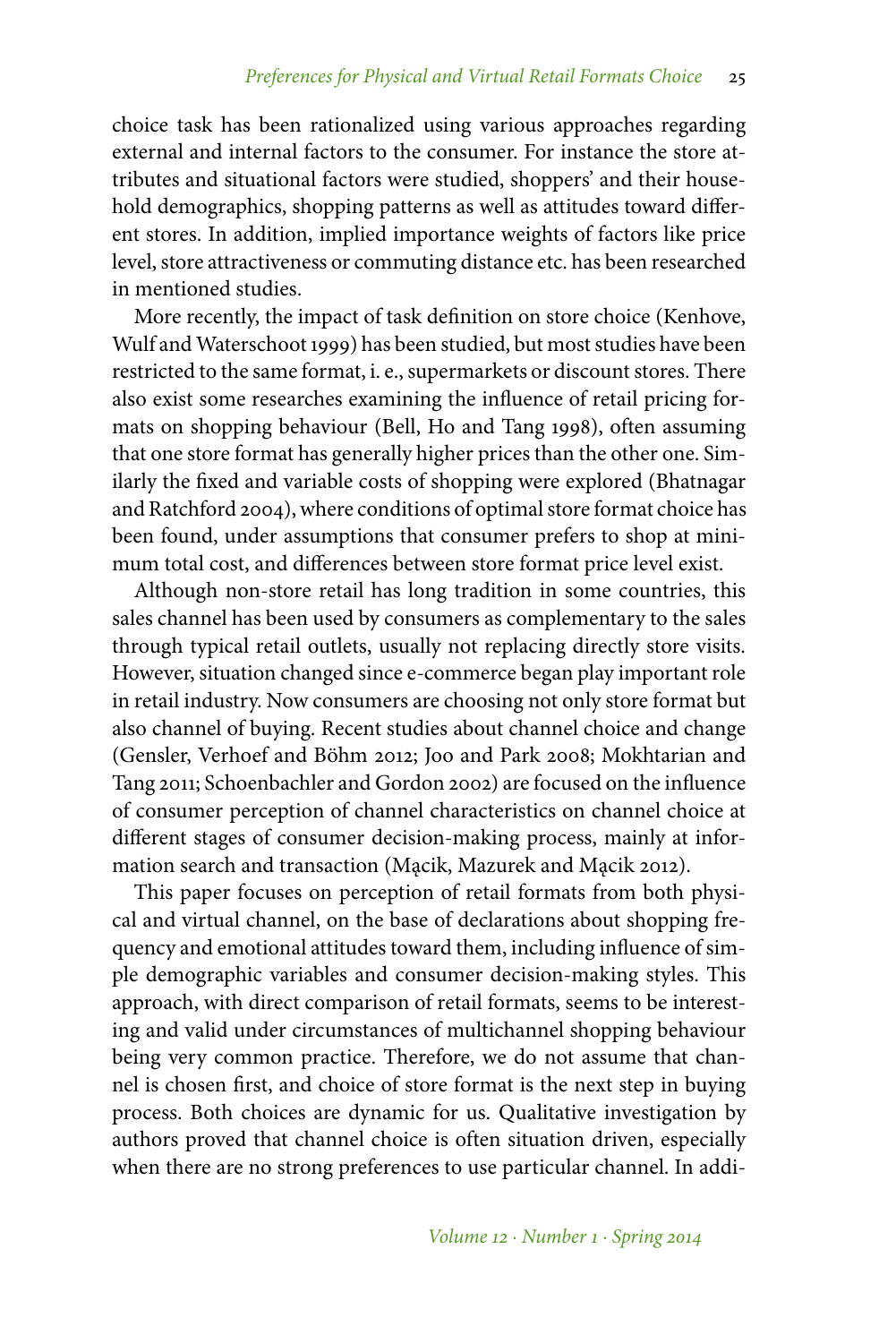tion, when seeking information is treated separately from actual buying, channel changes in both ways are occurring very often (Mokhtarian and Tang 2009; Mokhtarian and Tang 2011).

Looking for factors influencing choices of retail channel (physical or virtual one) and store format within it, we assumed that consumer mental characteristics should explain attitudes to particular store formats and chains/outlets.

#### consumer decision-making styles

A consumer decision-making style concept is defined as 'a mental orientation characterizing a consumer's approach to making choices' (Sproles and Kendall 1986, 268). Consumer decision-making styles can be perceived as 'basic buying-decision making attitudes that consumers adhere to, even when they are applied to different goods, services or purchasing decisions' (Walsh et al. 2001, 121). They are relatively stable constructs, connected to consumer personality (Sproles and Kendall 1986; Lysonsky, Durvasula and Zotos 1995), and particular shopping activities and attitudes toward shopping are direct outcomes of consumer's decisionmaking style (Tai 2005). Mentioned concept used in several more contemporary studies (Walsh et al. 2002; Tai 2005) proved to be useful to explain outcomes of particular shopping activities and attitudes toward shopping, including usage of online channel (Mącik and Mącik 2009).

Consumer decision-making styles were measured using instrument developed by authors from pcs (Profile of Consumer Style) questionnaire (Sproles and Kendall 1986) by translation into Polish and later paraphrase of scale items with adding two new styles on the base of previous authors' research. In result, 10 styles (instead of original 8) were measured by 30 items scaled in the Likert-type way with five variants of answers. Those styles are described as follows (with shortcuts of their names used in table 2):

- PERF Perfectionist Consumer sensitive to high quality products prone to spend money and/or time to get the expected quality, customer care, comparing the available options;
- bc Brand-Conscious Consumer believing that price of branded products is appropriate to their quality, buying well-known and heavily advertised brands, often in shopping malls and specialty stores;
- NFC Novelty Fashion Conscious Consumer willing to put extra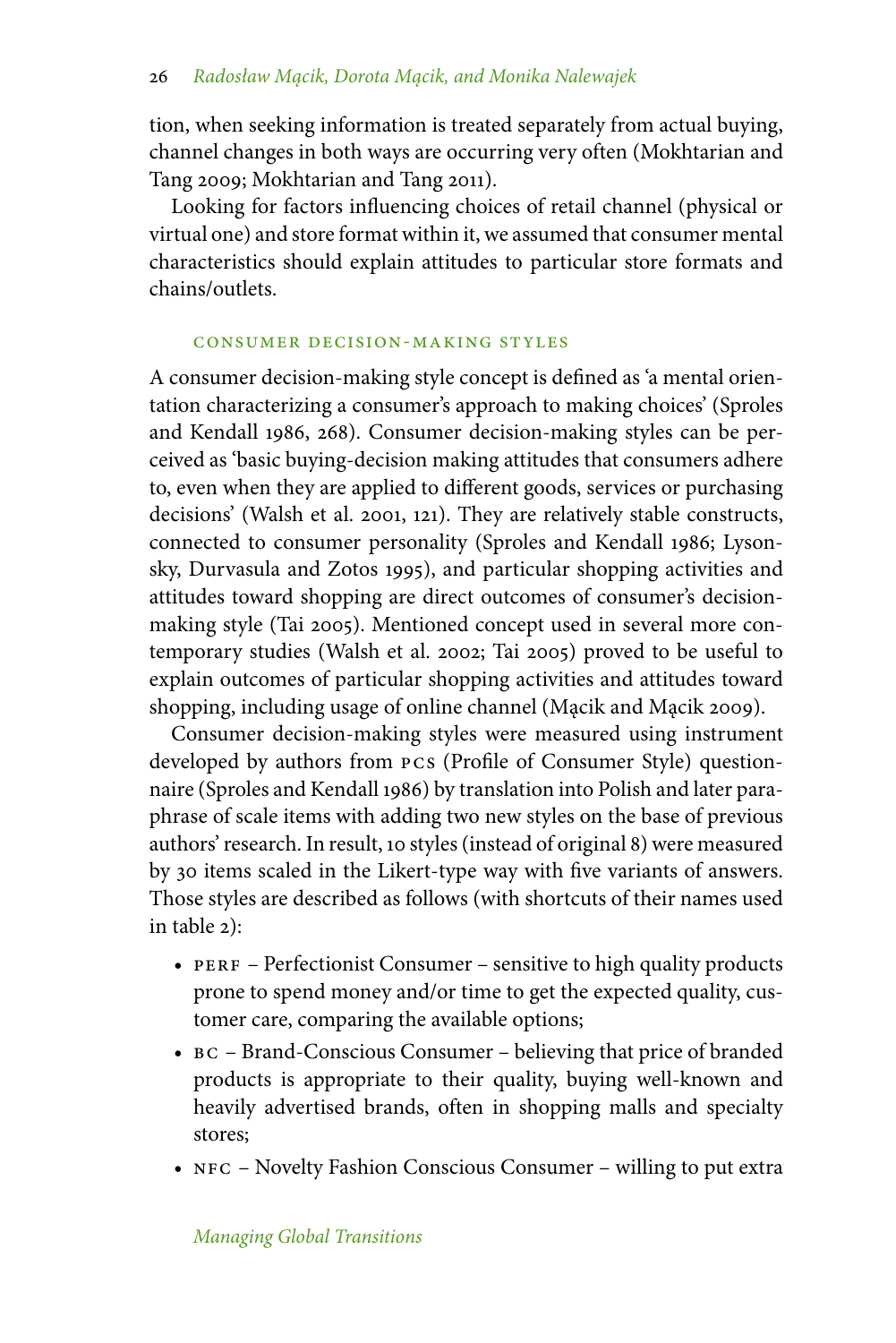effort to obtain a trendy, new products sooner than others; follower of fashion, always in line with current trends, often looking for variety in the products they purchase;

- RSC Recreational Shopping Conscious Consumer hedonistic, perceiving shopping environment as pleasant and desirable;
- pvc Price-Value Conscious Consumer prone for getting highest possible 'value for money' – sensitive to price reductions, looking for low prices, often carefully comparing products before purchase;
- IMP Impulsive Consumer not paying much attention to how much is spending, does not plan purchases, usually not looking for opportunities to buy cheaper;
- co Confused by Over choice Consumer feels the fatigue of to many products, brands and shopping options, often has trouble in deciding;
- HBL Habitual Brand-Loyal Consumer has strong habits for buying specific brands and/or at the same places;
- COMP Compulsive Consumer having tendency to uncontrolled spending, and addiction for shopping (style added by authors);
- ECO Ecologically Aware Consumer prone to choose products that are ecologically safe for him/her and for environment (style added by authors).

Listed styles are not independent – particular person possesses an individual combination of them, creating personal profile of all styles, manifesting itself on different levels, with some styles more intense or prominent (Sproles and Kendall 1986).

# brief description of retail sector in poland

Economic transition in Poland starting at 1989 involved substantial changes in Polish retail sector. It is worth to note, that even before 1989 in Poland private-owned shops existed in noticeable numbers, but economic system changes led to very quick growth of the number of retail outlets, mostly independent and family owned. Foreign capital store chains entered the market right after, introducing hypermarket and supermarket formats into larger Polish cities first. About year, 2000 there was also discount store format introduced. Since 2005 there is visible concentration of sales volumes in mentioned store formats, and after 2009 systematic decrease of number of independent, small stores (by about 25 in last 8 years, to the level of about 300 000 outlets in the country).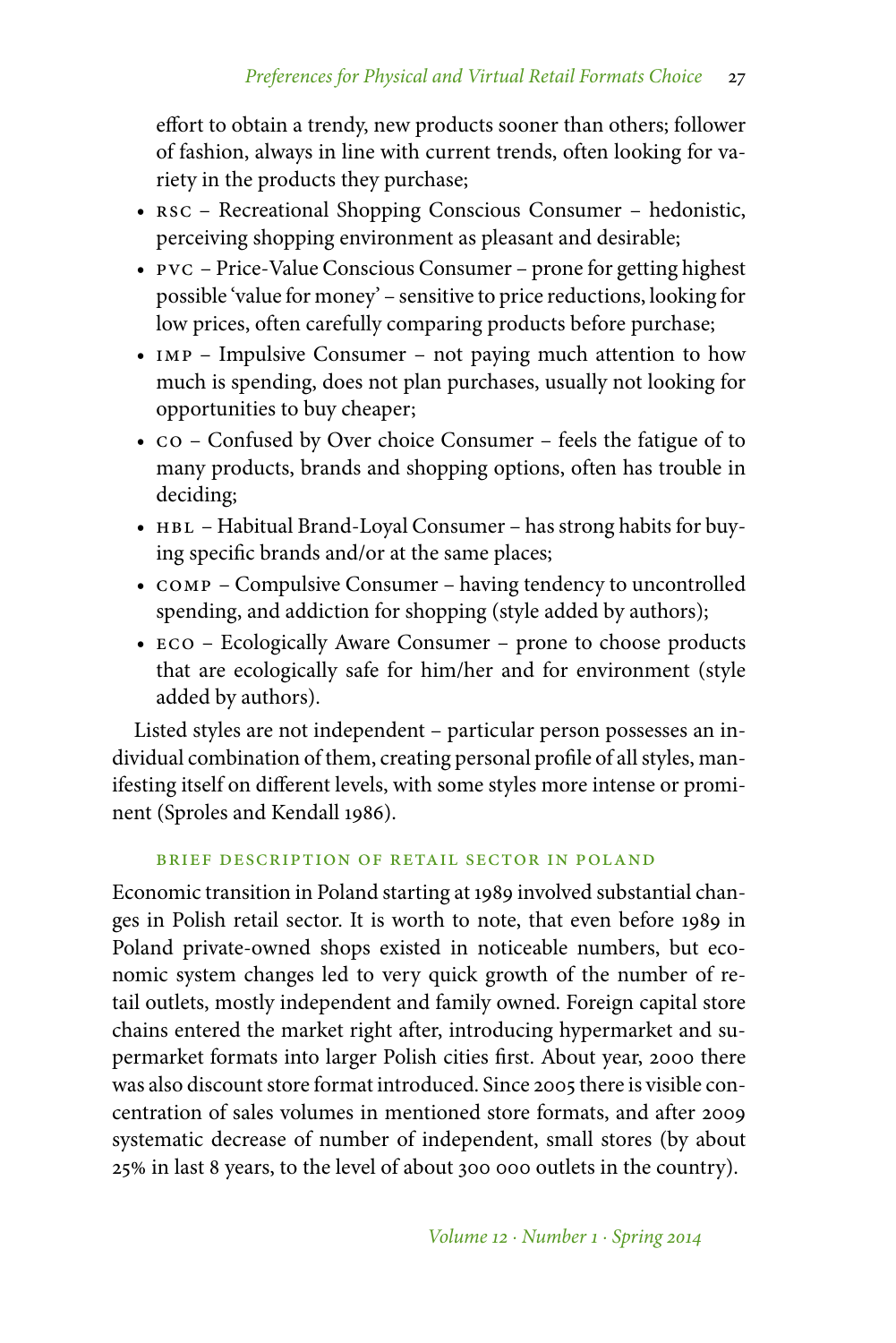During the time hypermarket format lost their leadership in driving changes of retail sector in Poland – its share in total sales according to Nielsen data decreased from 15% to about 13% (between 2006 and 2011), when number of hypermarkets increased by ca. 38%. Limited number of larger cities in Poland and aversion to drive longer for shopping, leaded to growth of supermarket format first and discount format later, as possible to locate closer to consumer places of residence. Such stores were localized in smaller towns, and were successfully competing on local markets with more traditional FMCG stores, despite their entering to store-chains and remodelling into convenience format. Between 2006 and 2011 share in total retail sales through supermarkets increased by about 2 p. p. up to 17%. For discounts growth was more dynamic  $-$  7 p. p. (to 20% share in 2011). Main discount chains in Poland (Biedronka, Lidl and Netto brands) are using soft discounter strategies after 2010, and are growing very quickly in terms of store numbers. Biedronka brand ('ladybug' in Polish) is market leader for this format with about 2000 stores. The still growing format is so called category killer – consumer electronics markets like MediaMarkt or Saturn, as well as home-improvement/gardening/do-ityourself oriented retailers like IKEA, Leroy Merlin or Praktiker, is opened in larger numbers than not specialized hypermarkets.

Virtual channel in Poland is dominated since many years by one auction platform – Allegro.pl. Despite this, number of active internet shops increases rather quickly with growth of e-commerce sector (between 2006 and 2011 number of internet stores increased from 2800 to about 12100, and its share in total retail grown from about 1% to circa  $3-4\%$ according to various sources (Chodak et al. 2012). Most of internet shops are small firms, typically employing no more than two persons. Allegro.pl still generates about half of total Polish b2c e-commerce turnover. Also about of 20% of internet stores sales in Poland is generated through this platform because of easy access to potential clients. It should be noted that about half of internet stores are multi-channel sellers, having at least one physical store, often opened later than virtual one (Chodak et al. 2012). Newer formats of internet sales including group purchases (launched in Poland during Spring 2010 – like Groupon and Gruper.pl), and online private shopping clubs (like Zlotewyprzedaze.pl or Stilago.pl) are increasing their reach nowadays.

# **Samples and Measures**

Data presented in this paper are coming from two large nationwide samples, collected by computer assisted web-based interview (cawi) at the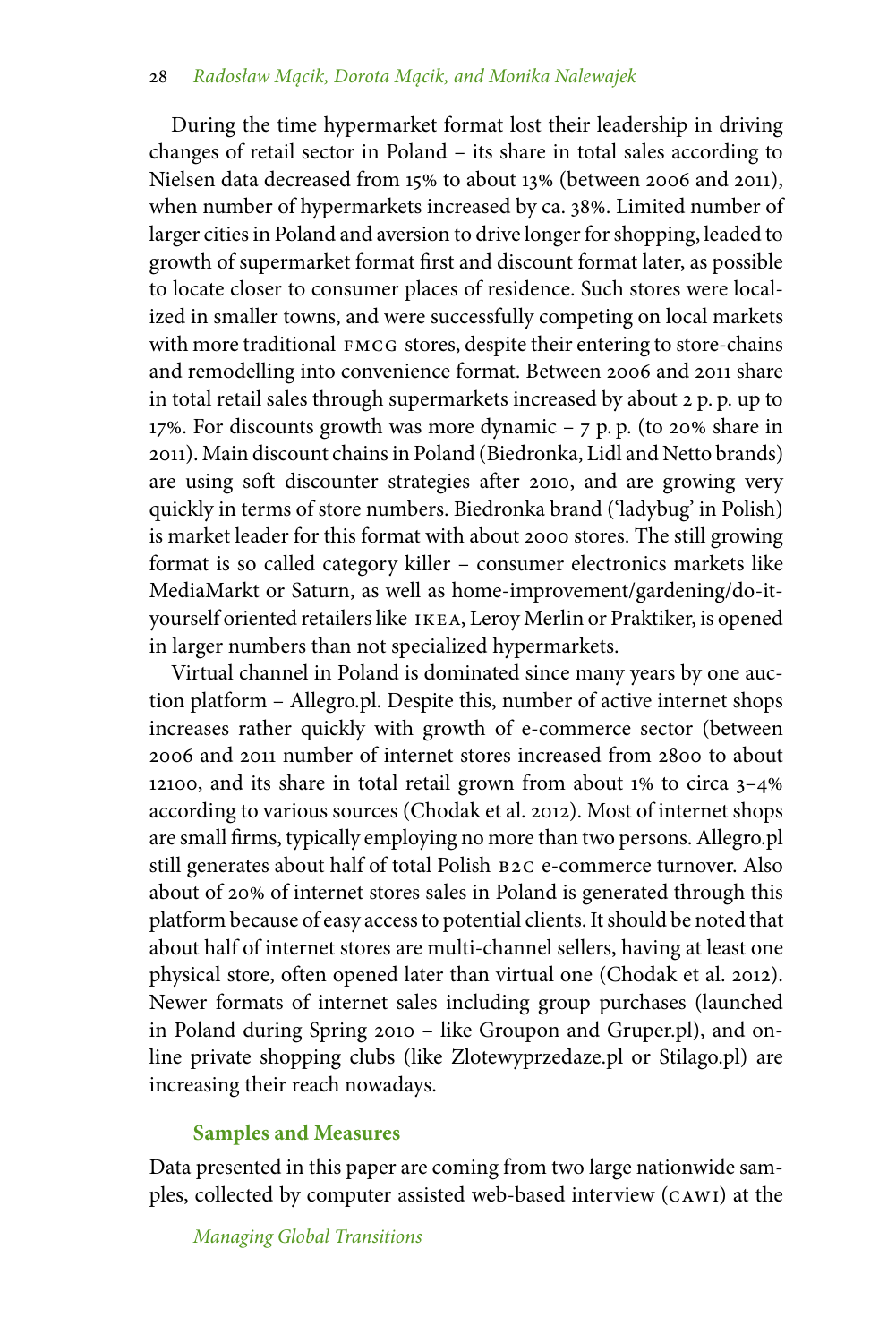end of 2008 for first sample and at the end of 2012 respectively. First sample size is 1100 subjects, the second – 1701. Because of collection method, data are representative for population of Internet users in Poland regarding gender and age (between 18–65yo). Some background data from statistics of retail sector in Poland and explanation from 4 focus groups performed in January 2013 were utilized.

Used measures include declared frequency of shopping at particular formats within both channels (15 formats for 2012 and 12 for 2009, as some virtual retail formats were not used in Poland at this time) as well as emotional attitudes toward them. For 2012 sample consumer decision-making styles in the form extended by authors were additional measurements.

Data analysis in the paper relies on descriptive statistics and graphs. Multidimensional scaling procedures (MDS) to produce perception maps were used. unianova procedure gave additional results in terms of factors influencing particular format usage. Presented analysis has an exploratory character. No exact hypotheses have been settled and tested in this case.

### **Results**

### perception of store formats by polish consumers

For visual interpretation of perceived attributes of analyzed retail formats, alscal procedure – one from typical algorithms for multidimensional scaling – has been performed. Figure 1 contains graphical representation of 2 main dimensions revealed from 2008 sample. Figure 2 presents results from 2012 sample.

Dimension 1 – horizontal one on figures 1 and 2 – can be interpreted as perceived level of personal interactions with the salespersons in particular retail format – (with alternative explanation of representing consumer familiarity with particular format). While dimension 2 – vertical one on figures 1 and 2 – represents perceived total cost for consumer (Peter and Olson 2002, 459–61). Provided interpretation is clearer for 2008 data, and for new data set should be used more carefully, although there are no direct suggestions indicating that such approach is not appropriate. Two-dimensional solution for both cases fits the data very well. Also Stress value is better or close than acceptable minimum of 0,1, and *R*<sup>2</sup> statistic is very high, exceeding minimum of 0,6 (Borg and Groenen 2005, 48).

In both cases virtual channel formats are forming group on the left side of dimension 1 – signalizing discernible depersonalization of contacts with customer, relying mostly on automated solutions. Standard forms of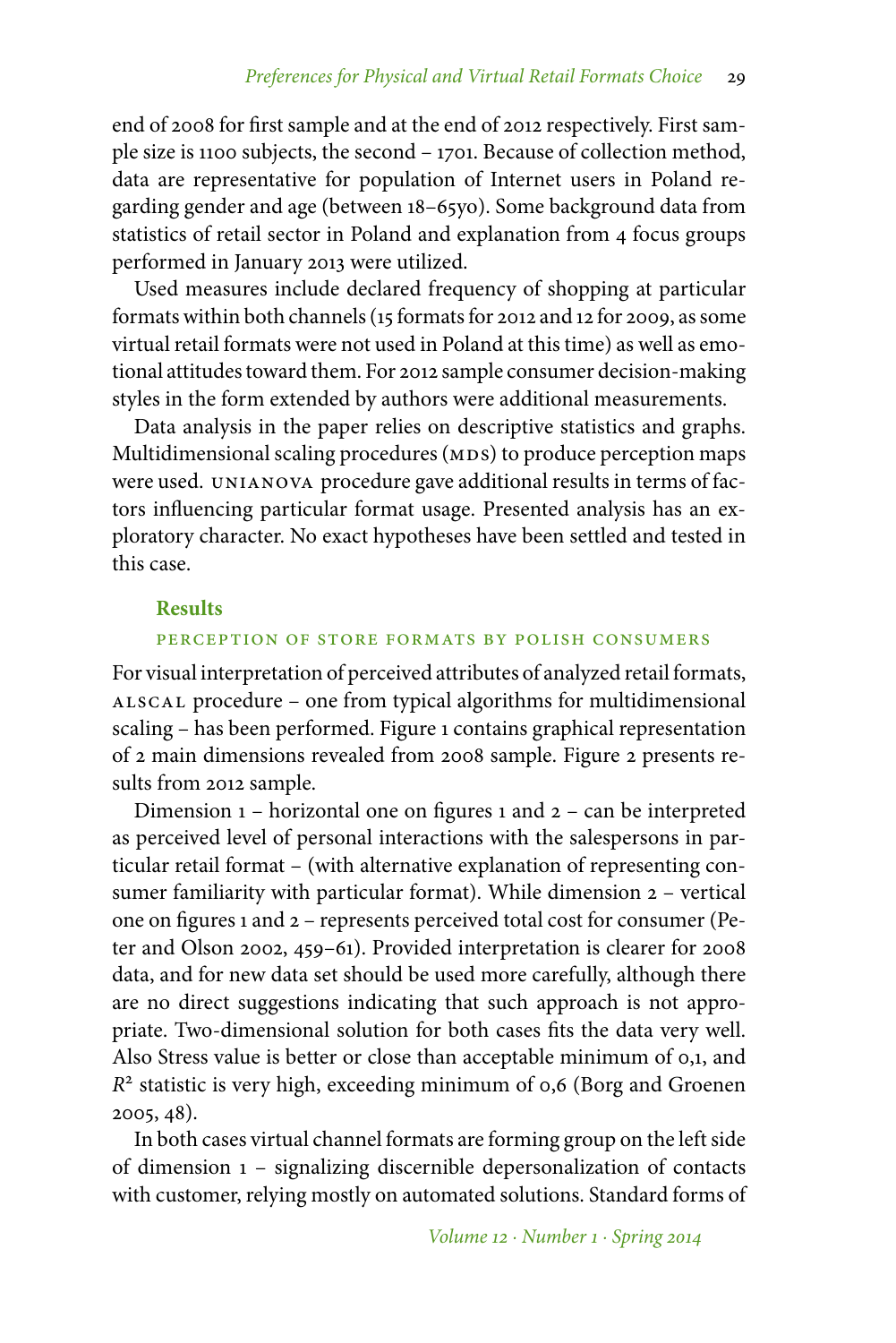internet shopping (online stores and online auctions) are similarly perceived as whole mentioned group – still having high perceived total cost to the customer, despite lower than in physical retail perceived price level – this suggest that time of delivery, possible need to return (i. e. clothing) or sent to repair (i. e. consumer electronics), are seen as important drawbacks of such purchasing. For other formats of internet sales included in 2012 study, perception of substantially lower price creates climate of 'good deal' (in accompanied qualitative study utilizing focus groups, this has been explained by younger participants in the context of group purchasing via Groupon or similar places as 'real' price to the value, or 'affordable' price – in most cases persons using such offers declared not buying things or services different way, very good example of such approach is expensive spa package bought via Groupon by young student – catalogue price was in this case far beyond her payment possibilities). Group purchasing and private online shopping clubs by creating limited time offers are successfully exploiting hedonic motives of consumption and tendency for impulsive buying – this was not seen by consumers.

Comparing map from 2008 research with new one, very visible is substantial change in discount stores perception among consumers – during the time between both measurements they become accessible by most consumers even in small towns, and because of location policy, within or close to residential areas, they are substituting larger independent convenience stores. It is worth to note, that stores described as discounts became between two measurements rather soft discounters – two main chains (Biedronka and Lidl) are not focused only on low prices (but still communicating them in ads despite introducing many premium products to assortment). Both chains are relying mostly on private labels, although consumers perceive them as not worse quality comparing national brands.

The second important change is differentiation between classical specialist stores and so called 'category killers' – mass merchandisers with deep product assortment within specialized product categories (like consumer electronics, home and garden ect.). Accompanied focus groups gave light on this difference in perception: classical specialist stores are perceived as trustworthy, so consumers often are using them to get more specific information about products, than to buy – they want to buy in such stores (have positive attitudes toward them – figure 3), but at the same time higher prices are driving them out of this format. In 'category killer' stores consumers are instead more prone to perform 'show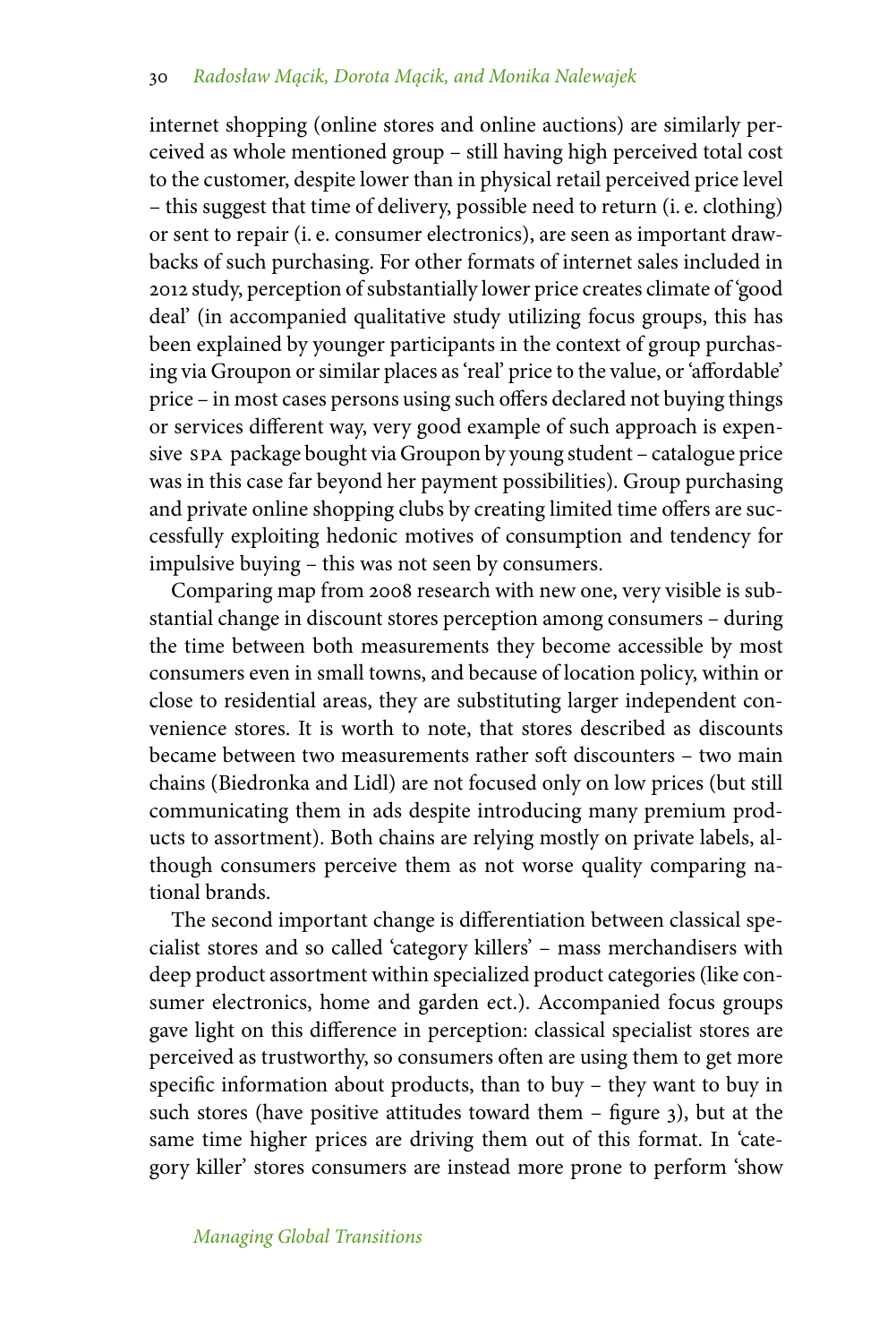

FIGURE 1 Perception Map of Retail Formats on the Base of Declared Shopping Frequency, 2008 (stress = 0.082,  $R^2$  = 0.981)



FIGURE 2 Perception Map of Retail Formats on the Base of Declared Shopping Frequency, 2012 (stress = 0.098,  $R^2$  = 0.946)

rooming' – looking at/experiencing product with clear intention to buy it cheaper online.

Perception of stores open 24/7 also changed significantly – previously they were referred mostly as small shops existing in little numbers selling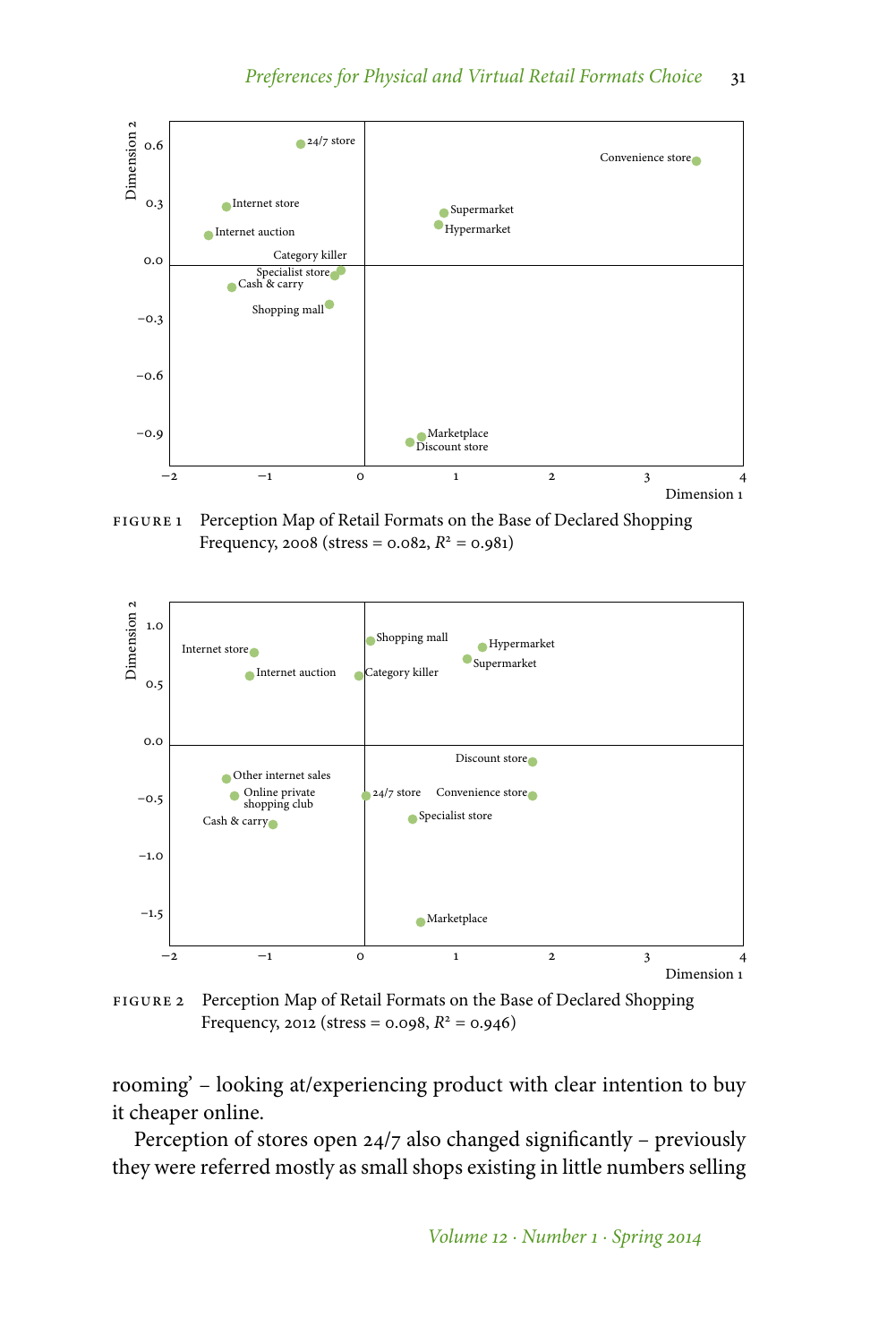### 32 *Radosław M˛acik, Dorota M˛acik, and Monika Nalewajek*

mainly alcoholic beverages (having prices including surcharge for 'availability'). Now they are perceived as similar to smaller convenience stores with very limited assortment of FMCG merchandise – mostly snacks and beverages – as well as simple bistro-type gastronomy. This format nowadays is connected with petrol stations facilities, and total cost to the customer is perceived as lower than earlier, as they are more easily available, and shopping is typically rewarded by mass loyalty program points.

Most isolated format in 2008 study was convenience store – differing significantly from other formats in both dimensions, in 2012 research isolated is marketplace – perceived as a sales format with lowest cost to the consumer. Similarities in perception between hypermarkets and supermarkets still persist, and today more often than previously, the same store brands are operating simultaneously in both formats – like Tesco chain, having hypermarkets in large cities, and supermarkets in smaller towns. In addition, shopping malls and 'category killers' are still similarly perceived.

# shopping frequency and emotional attitude toward retail format

Declared shopping frequency is plotted versus emotional attitude toward particular format on figure 3. Those dimensions are highly correlated – Pearson correlation coefficient  $r = +0, 845$  ( $p = 0, 000$ ), suggesting very strong positive relationship. This is reasonable because consumers are buying more frequently at places they like – on the level of format as a whole and particular store location. Buying at places not preferred emotionally involves perception of taking greater risk – which should be rewarded by substantially lower price or other bonus valuable for the consumer.

Regression line plotted on figure 3 allows easily find formats for which declared shopping frequency differs much from emotional attitude. Highest positive difference is for internet stores and specialist stores (both perceived better emotionally than used frequently), and greatest negative distance (suggesting disliking) is for 24/7 stores.

Most positive attitudes are connected with discount stores – people feel 'smart' buying at discounts – it saves money and time, gives access to interesting products perceived as having good value. Most negative attitudes (disliking) are for two relatively new internet sales formats: online private shopping clubs and informal internet sales (mostly c2c using social media tools). This comes from little knowledge about those forms –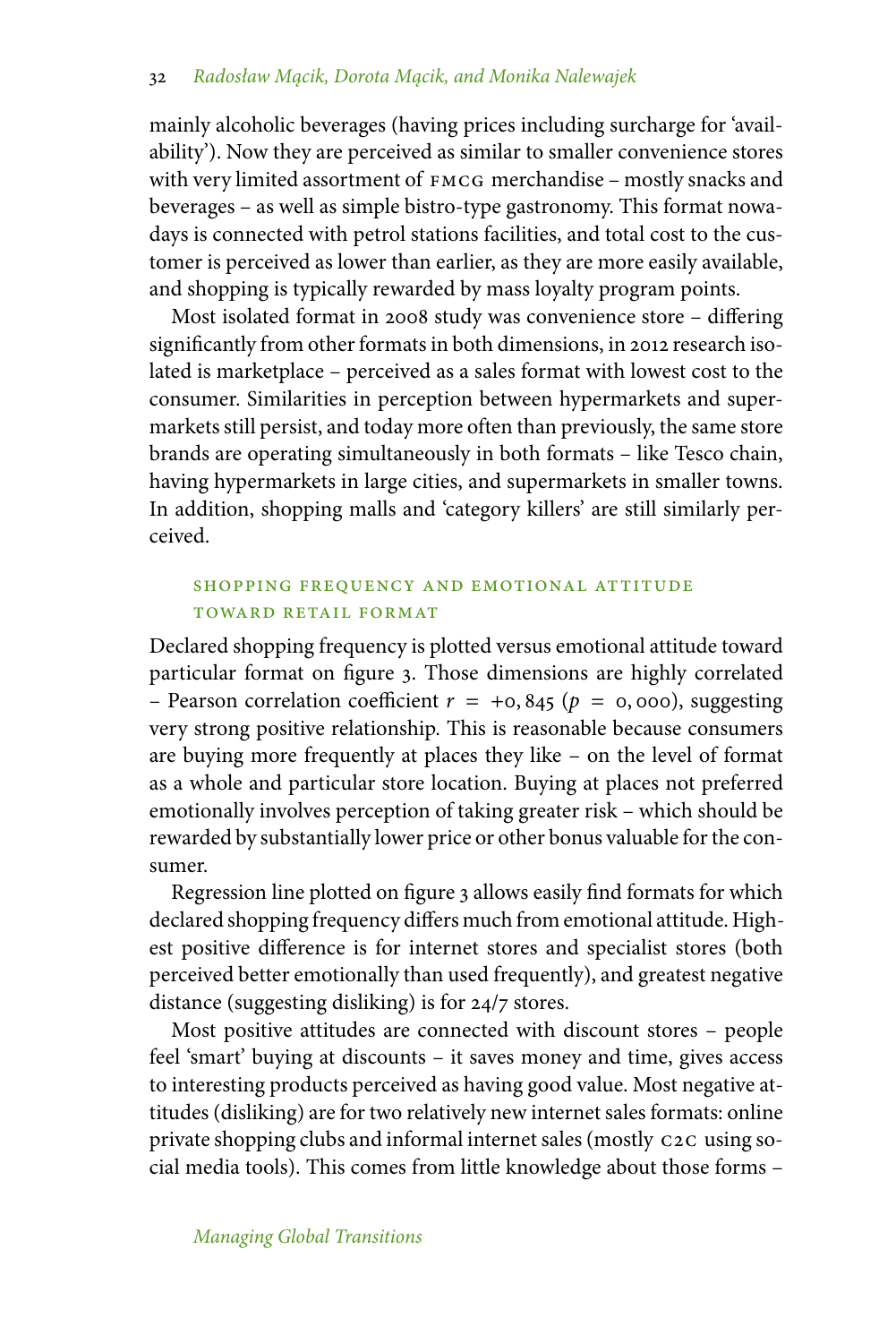

FIGURE 3 Declared Shopping Frequency vs. Emotional Attitude toward Retail Format  $(2012;$  regression line:  $R^2 = 0.714$ )

from cognitive perspective it is hard to like the unknown. More often used group buying is connected with more positive attitudes.

Positive attitude toward internet stores leads to conclusion that consumers want to buy more often in them, than do this in reality. Positive attitude comes in this case from availability of products not easily accessible in physical retail, and from ease to perform comparison shopping – as expressed by focus group participants, while main force prohibiting them to buy at internet stores is still a risk, perceived mainly as possible delay with shipping and logistics, hidden costs or future problems after purchase. Consumers also like specialist stores – they trust the salespersons, appreciate their professional knowledge and advice, but think that price level is too high for them to made transaction. As common market practice in Polish specialist stores is having many products available on order, which consumers dislike (immediate availability is perceived as one from main advantages of physical retail), in effect many purchases are done outside this format, mainly over the Internet or through large store chains.

Not liking, but quite often buying in 24/7 stores, is obviously connected by respondents with shopping by the way of fuel purchasing – this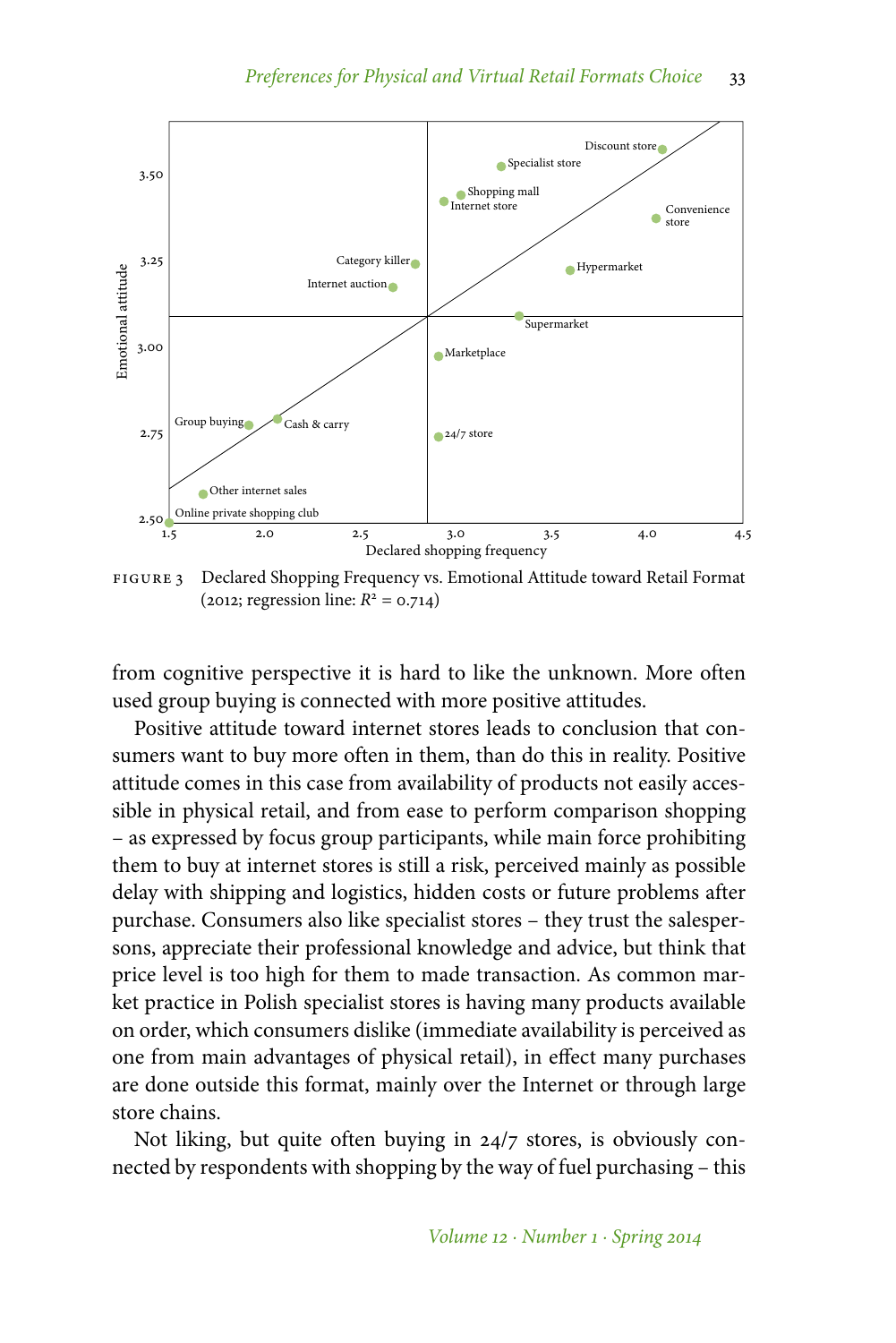is sometimes perceived as overspending or with necessity to buy some fmcg products (including alcoholic beverages) beyond typical hours. It is worth to note that in Poland there are very little restrictions of open days/hours for retail (most of shops must be closed only on 12 holidays in a year), but limited demand causes that only in large cities exist larger stores open 24/7 (for instance in city of Lublin having circa 350000 inhabitants only Tesco hypermarket is open this way).

# SHOPPING FREQUENCY AT PARTICULAR FORMATS and selected demographic variables

To assess influence of demographic background of the consumer – in terms of such variables as gender, age group (6 groups) and income (in 4 quartile groups) – the univariate analysis of variance (unianova procedure) has been performed (table 1). This procedure provides regression analysis and analysis of variance for one dependent variable by one or more factors and allows finding possible interactions of factors.

unianova model was significant for 14 of the 15 investigated retail formats – excluding the supermarkets. In all models the intercept is significant, suggesting that the frequency of shopping is certainly influenced by factors other than specified in the model – probably psychographic and/or situational in nature.

The effect of gender is significant in all physical channel formats, and for virtual channel only for buying at online auctions (for online stores achieved significance level of statistical tendency,  $p < 0, 1$ ). The direction of the impact of gender is consistent with the culturally established stereotypes of roles – women are more likely to buy in formats allowing purchases of non-durable goods, and men – durable ones or linked to the technology, as well as in the shops open 24/7, where frequent purchases by men are consistent with the stereotype.

The effect of age is significant for the vast majority of formats, regardless the channel – age does not explain the frequency of buying for the most commonly used formats such as convenience stores and discounters. However, a significant association of age with the declared frequency of purchase in the virtual channel formats seems in this case to mask individual level of acceptance of information technology.

Income per capita in a household does not differentiate the frequency of purchase in convenience stores and newer virtual channel formats like group buying, online private shopping clubs and other internet sales. It reaches the level of significance of statistical tendency for shopping in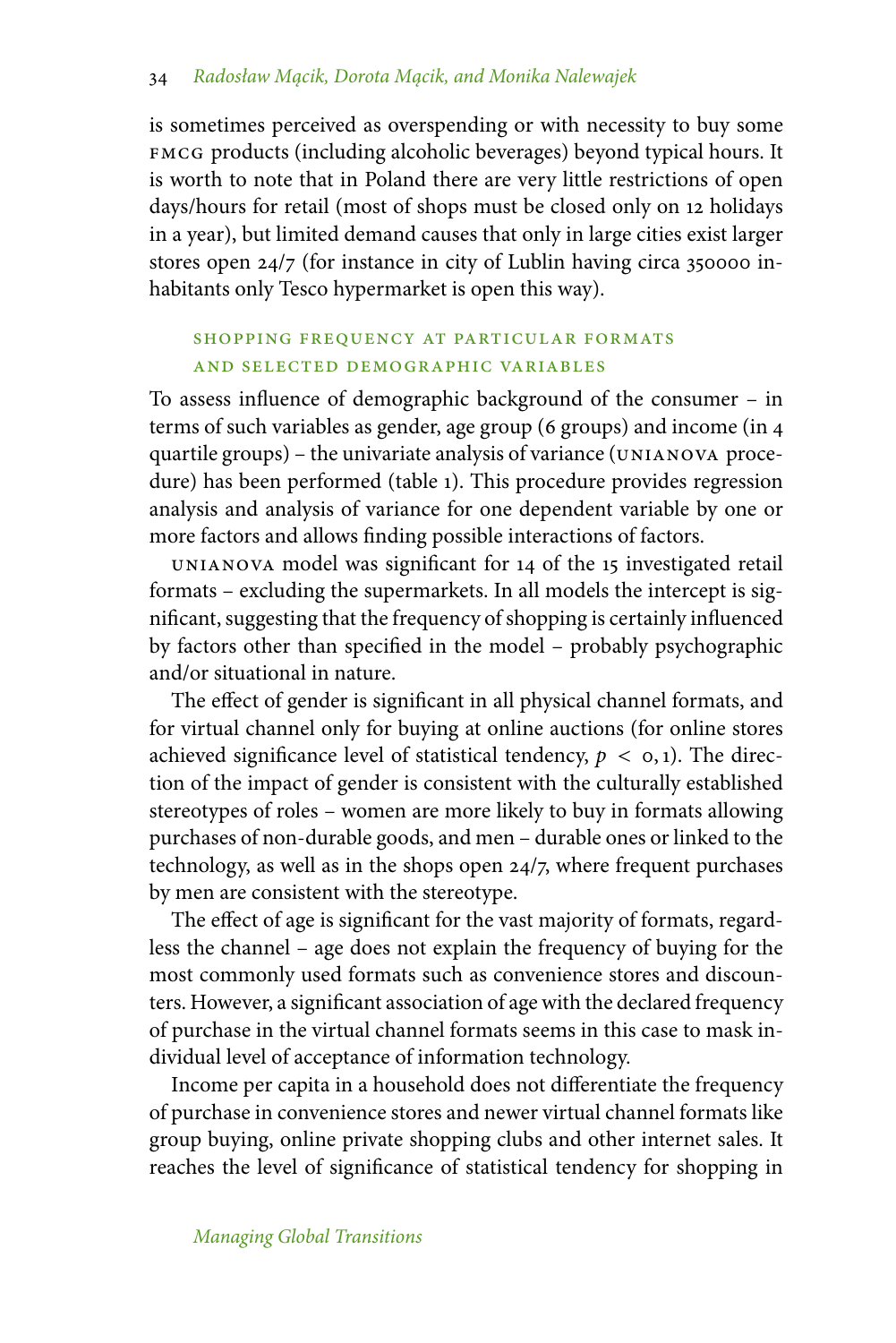| TABLE 1 Influence of Simple Demographic Factors on Declared Frequency of Shopping: UNIANOVA Results                                                                                                                                                                                       |               |                |         |               |       |                                                                     |               |                        |               |                |                   |
|-------------------------------------------------------------------------------------------------------------------------------------------------------------------------------------------------------------------------------------------------------------------------------------------|---------------|----------------|---------|---------------|-------|---------------------------------------------------------------------|---------------|------------------------|---------------|----------------|-------------------|
| Formats                                                                                                                                                                                                                                                                                   |               |                |         |               |       | Significance of between-subjects effects (probability from F-tests) |               |                        |               | Model fit      |                   |
|                                                                                                                                                                                                                                                                                           |               |                |         | Main effects  |       |                                                                     | Interactions  |                        |               |                |                   |
|                                                                                                                                                                                                                                                                                           | $\widehat{E}$ | $\overline{c}$ | $\odot$ | $\widehat{t}$ | 5)    | $\widehat{\circ}$                                                   | $\widehat{C}$ | $\overset{\circ}{(8)}$ | $\widehat{e}$ | $\binom{0}{1}$ | $\left(11\right)$ |
| Hypermarket                                                                                                                                                                                                                                                                               | 0.000         | 0.000          | 0.000   | 0.000         | 0.015 | 0.002                                                               | 0.862         | 0.303                  | 0.303         | 0.081          | 0.051             |
| Supermarket                                                                                                                                                                                                                                                                               | 0.199         | 0.000          | 0.037   | 0.178         | 0.144 | 0.024                                                               | 0.530         | 0.892                  | 0.817         | 0.038          | 0.006             |
| Category killer                                                                                                                                                                                                                                                                           | 0.000         | 0.000          | 0.045   | 0.000         | 0.042 | 0.213                                                               | 0.567         | 0.171                  | 0.493         | 0.107          | 0.077             |
| Shopping mall                                                                                                                                                                                                                                                                             | 0.000         | 0.000          | 0.042   | 0.000         | 0.026 | 0.774                                                               | 0.758         | 0.128                  | 0.069         | 0.174          | 0.146             |
| Convenience store                                                                                                                                                                                                                                                                         | 0.007         | 0.000          | 0.000   | 0.840         | 0.601 | 0.124                                                               | 0.601         | 0.452                  | 0.057         | 0.050          | 0.019             |
| Discount store                                                                                                                                                                                                                                                                            | 0.001         | 0.000          | 0.000   | 0.666         | 0.022 | 0.040                                                               | 0.771         | 0.612                  | 0.307         | 0.056          | 0.021             |
| Specialist store                                                                                                                                                                                                                                                                          | 0.000         | 0.000          | 0.000   | 0.011         | 0.061 | 0.015                                                               | 0.615         | 0.985                  | 0.550         | 0.082          | 0.051             |
| Store open 24h                                                                                                                                                                                                                                                                            | 0.000         | 0.000          | 0.001   | 0.000         | 0.367 | 0.465                                                               | 0.470         | 0.567                  | 0.813         | 0.147          | 0.118             |
| Marketplace                                                                                                                                                                                                                                                                               | 0.000         | 0.000          | 0.000   | 0.000         | 0.001 | 0.192                                                               | 0.211         | 0.001                  | 0.010         | 0.101          | 0.071             |
| Cash and carry                                                                                                                                                                                                                                                                            | 0.000         | 0.000          | 0.001   | 0.000         | 0.124 | 0.753                                                               | 0.220         | 0.337                  | 0.544         | 0.075          | 0.045             |
| Internet store                                                                                                                                                                                                                                                                            | 0.000         | 0.000          | 0.052   | 0.000         | 0.001 | 0.009                                                               | 0.267         | 0.767                  | 0.586         | 0.215          | 0.189             |
| Internet auction                                                                                                                                                                                                                                                                          | 0.000         | 0.000          | 0.020   | 0.000         | 0.004 | 0.213                                                               | 0.747         | 0.350                  | 0.876         | 0.203          | 0.176             |
| Group buying                                                                                                                                                                                                                                                                              | 0.000         | 0.000          | 0.238   | 0.000         | 0.151 | 0.172                                                               | 0.514         | 0.138                  | 0.802         | 0.120          | 0.091             |
| Online private shopping club                                                                                                                                                                                                                                                              | 0.005         | 0.000          | 0.224   | 0.000         | 0.504 | 0.880                                                               | 0.977         | 0.677                  | 0.844         | 0.052          | 0.020             |
| Other internet sales                                                                                                                                                                                                                                                                      | 0.000         | 0.000          | 0.085   | 0.000         | 0.481 | 0.295                                                               | 0.603         | 0.693                  | 0.778         | 0.066          | 0.035             |
| NOTES Dependent variable: declared frequency of shopping at particular format. Column headings are as follows: (1) corrected model, (2) inter-<br>ge, (5) income per capita, (6) 3 × 4, (7) 3 × 5, (8) 4 × 5, (9) 3 × 4 × 5, (10) $R^2$ , (11) corrected $R^2$<br>cept, (3) gender, (4) a |               |                |         |               |       |                                                                     |               |                        |               |                |                   |

*Preferences for Physical and Virtual Retail Formats Choice* 35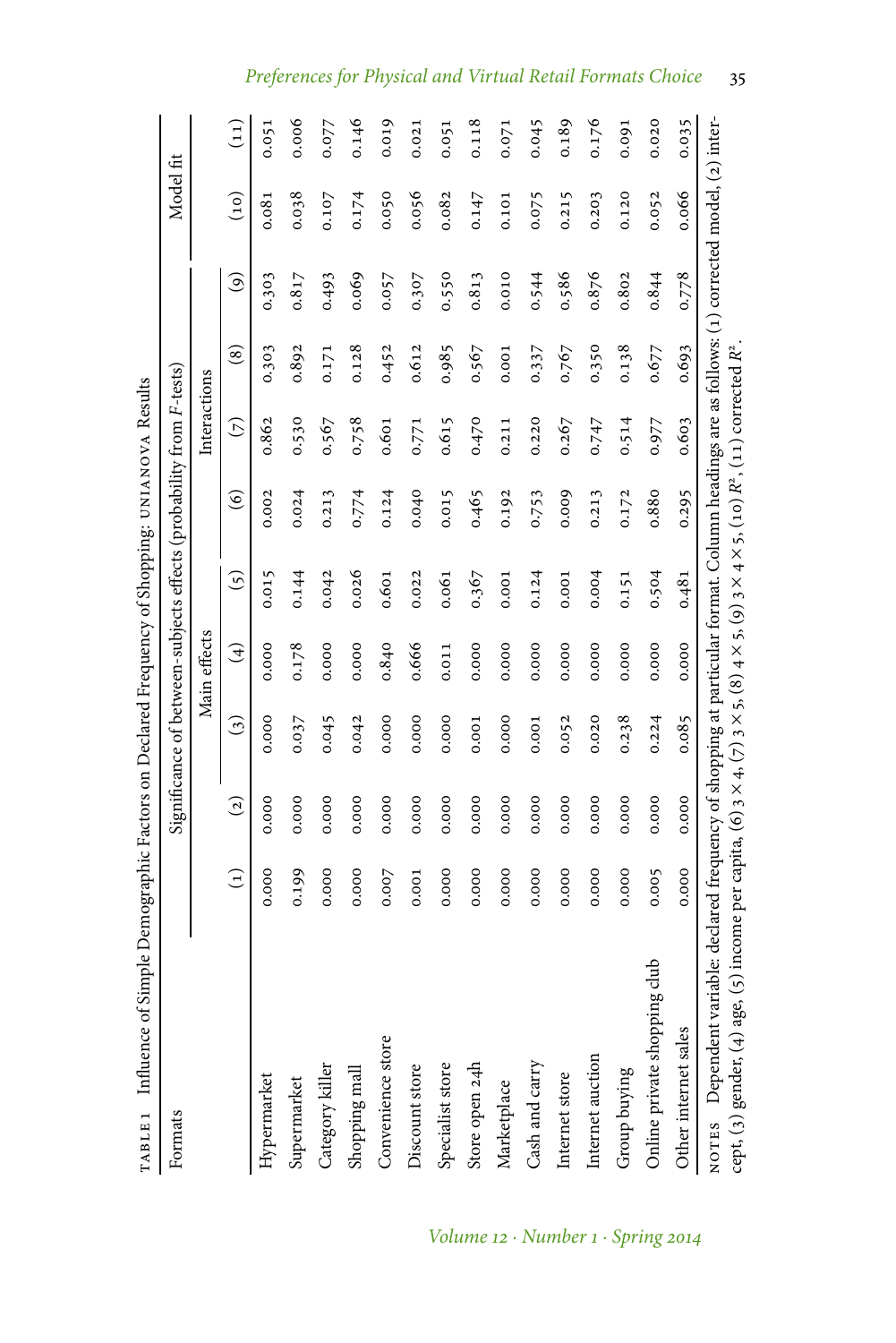specialty stores. Declared frequency of buying becomes higher with the increase in income for shopping in supermarkets, specialty stores, shopping malls and stores and auction sites, but decreases for shopping at discount stores and marketplaces.

The interaction effect of gender and age is significant for shopping in hypermarkets, discount stores, specialty stores and online shops. Buying more frequently is domain of younger persons and women in the first two formats, and of older women in discount stores. For online stores this interaction is strong – they are often used by young women and older men.

# SHOPPING FREQUENCY AT PARTICULAR FORMATS and consumer decision-making styles

Table 2 presents in concise way UNIANOVA results when consumer decision-making styles were factors (in 4 quartile groups). All models are significant, although explained part of variance is in most cases low, and intercept is significant, suggesting that the frequency of shopping is influenced by factors other than specified in the models.

In general frequency of shopping in virtual channel is easier to explain by consumer decision-making styles than in physical one, particularly for most typical formats like supermarkets, hypermarkets and convenience stores.

Compulsive style (comp) significantly increases frequency of shopping in 12 from 15 investigated formats (all in virtual channel and beside supermarket, convenience store and marketplace for physical channel). Perfectionist consumers (PERF style) are shopping more often in hypermarkets, category killer stores, shopping malls, 24/7 stores, cash and carry places, and all virtual channel formats beside online private shopping clubs. They avoid buying at marketplace.

Consumers confused by over choice (co) are buying less often in virtual channel and cash and carry chains, but more often at discount stores – their limited product lines are perceived as easy to choose by them, and also at marketplaces. Price-value conscious consumers (pvc) prefer to choose marketplaces, discount stores and hypermarkets for low prices, and convenience stores as well as specialist ones for giving value without unnecessary effort and costs. They avoid buying in virtual channel (particularly at internet stores and group buying sites) in fear of additional costs increasing advertised price, including delivery and returns/exchanges. They also rather not buy at cash and carry format be-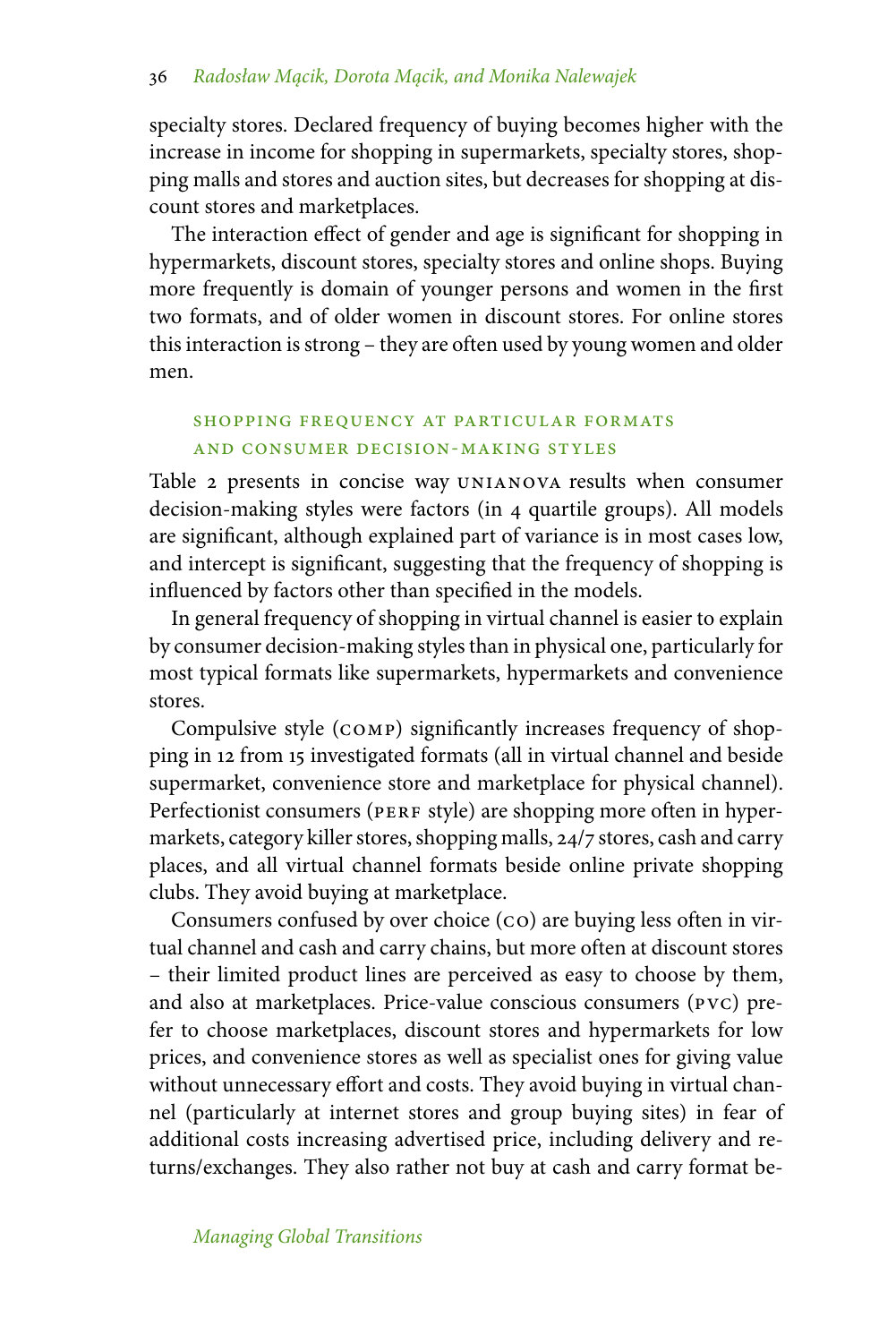| of Consumer Decision-Making Styles on Declared Frequency of Shopping: UNIANOVA Results<br>TABLE 2 Influence                                                                                                                                                                                                |               |                |                                                                     |                            |                           |                |               |                        |                    |       |                                               |       |           |       |
|------------------------------------------------------------------------------------------------------------------------------------------------------------------------------------------------------------------------------------------------------------------------------------------------------------|---------------|----------------|---------------------------------------------------------------------|----------------------------|---------------------------|----------------|---------------|------------------------|--------------------|-------|-----------------------------------------------|-------|-----------|-------|
| Formats                                                                                                                                                                                                                                                                                                    |               |                | Significance of between-subjects effects (probability from F-tests) |                            |                           |                |               |                        |                    |       |                                               |       | Model fit |       |
|                                                                                                                                                                                                                                                                                                            |               |                |                                                                     |                            |                           |                | Main effects  |                        |                    |       |                                               |       |           |       |
|                                                                                                                                                                                                                                                                                                            | $\widehat{E}$ | $\overline{c}$ | $\odot$                                                             | $\left(\frac{1}{2}\right)$ | $\widetilde{\mathcal{E}}$ | $\circledcirc$ | $\widehat{C}$ | $\widehat{\mathbf{s}}$ | $\widehat{\Theta}$ | (01)  | $\begin{pmatrix} 1 & 1 \ 1 & 1 \end{pmatrix}$ | (12)  | (13)      | (14)  |
| Hypermarket                                                                                                                                                                                                                                                                                                | 0.000         | 0.000          | 0.035                                                               | 0.612                      | 0.231                     | 0.209          | 0.026         | 0.288                  | 0.484              | 0.015 | 0.023                                         | 0.951 | 0.043     | 0.026 |
| Supermarket                                                                                                                                                                                                                                                                                                | 0.022         | 0.000          | 0.452                                                               | 0.355                      | 0.546                     | 0.376          | 0.169         | 0.119                  | 0.544              | 0.027 | 0.124                                         | 0.863 | 0.029     | 0.011 |
| Category killer                                                                                                                                                                                                                                                                                            | 0.000         | 0.000          | 0.000                                                               | 0.720                      | 0.019                     | 0.055          | 0.096         | 0.280                  | 0.007              | 0.169 | 0.020                                         | 0.317 | 0.073     | 0.056 |
| Shopping mall                                                                                                                                                                                                                                                                                              | 0.000         | 0.000          | 0.000                                                               | 0.372                      | 0.000                     | 0.528          | 0.428         | 0.184                  | 0.391              | 0.001 | 0.216                                         | 0.005 | 0.127     | 0.111 |
| Convenience store                                                                                                                                                                                                                                                                                          | 0.000         | 0.000          | 0.685                                                               | 0.236                      | 0.064                     | 0.361          | 0.000         | 0.043                  | 0.125              | 0.267 | 0.001                                         | 0.430 | 0.052     | 0.034 |
| Discount store                                                                                                                                                                                                                                                                                             | 0.000         | 0.000          | 0.847                                                               | 0.761                      | 0.048                     | 0.899          | 0.000         | 0.023                  | 0.008              | 0.028 | 0.008                                         | 0.361 | 0.089     | 0.072 |
| Specialist store                                                                                                                                                                                                                                                                                           | 0.000         | 0.000          | 0.415                                                               | 0.247                      | 0.000                     | 0.153          | 0.004         | 0.080                  | 0.740              | 0.676 | 0.001                                         | 0.679 | 0.110     | 0.094 |
| Store open 24h                                                                                                                                                                                                                                                                                             | 0.000         | 0.000          | 0.001                                                               | 0.040                      | 0.001                     | 0.001          | 0.170         | 0.045                  | 0.143              | 0.056 | 0.003                                         | 0.001 | 0.093     | 0.076 |
| Marketplace                                                                                                                                                                                                                                                                                                | 0.000         | 0.000          | 0.001                                                               | 0.753                      | 0.266                     | 0.810          | 0.001         | 0.162                  | 0.011              | 0.427 | 0.192                                         | 0.000 | 0.062     | 0.045 |
| Cash and carry                                                                                                                                                                                                                                                                                             | 0.000         | 0.000          | 0.005                                                               | 0.665                      | 0.510                     | 0.732          | 0.010         | 0.455                  | 0.000              | 0.059 | 0.000                                         | 0.367 | 0.085     | 0.068 |
| Internet store                                                                                                                                                                                                                                                                                             | 0.000         | 0.000          | 0.000                                                               | 0.298                      | 0.001                     | 0.114          | 0.000         | 0.166                  | 0.066              | 0.013 | 0.000                                         | 0.004 | 0.147     | 0.131 |
| Internet auction                                                                                                                                                                                                                                                                                           | 0.000         | 0.000          | 0.000                                                               | 0.326                      | 0.008                     | 0.224          | 0.132         | 0.189                  | 0.004              | 0.010 | 0.000                                         | 0.058 | 0.122     | 0.105 |
| Group buying                                                                                                                                                                                                                                                                                               | 0.000         | 0.000          | 0.004                                                               | 0.898                      | 0.001                     | 0.100          | 0.011         | 0.234                  | 0.001              | 0.979 | 0.000                                         | 0.873 | 0.097     | 0.080 |
| Online private shopping club                                                                                                                                                                                                                                                                               | 0.000         | 0.000          | 0.076                                                               | 0.306                      | 0.000                     | 0.467          | 0.054         | 0.482                  | 0.004              | 0.075 | 0.000                                         | 0.511 | 0.132     | 0.116 |
| Other internet sales                                                                                                                                                                                                                                                                                       | 0.000         | 0.000          | 0.000                                                               | 0.784                      | 0.039                     | 0.727          | 0.180         | 0.433                  | 0.004              | 0.138 | 0.000                                         | 0.021 | 0.125     | 0.108 |
| NOTES Dependent variable: declared frequency of shopping at particular format. Column headings are as follows: (1) corrected model, (2) inter-<br>cept, (3) PERF, (4) BC, (5) NFC, (6) RSC, (7) PVC, (8) IMP, (9) CO, (10) HBL, (11) COMP, (12) ECO, (13) R <sup>2</sup> , (14) corrected R <sup>2</sup> . |               |                |                                                                     |                            |                           |                |               |                        |                    |       |                                               |       |           |       |

# *Preferences for Physical and Virtual Retail Formats Choice* 37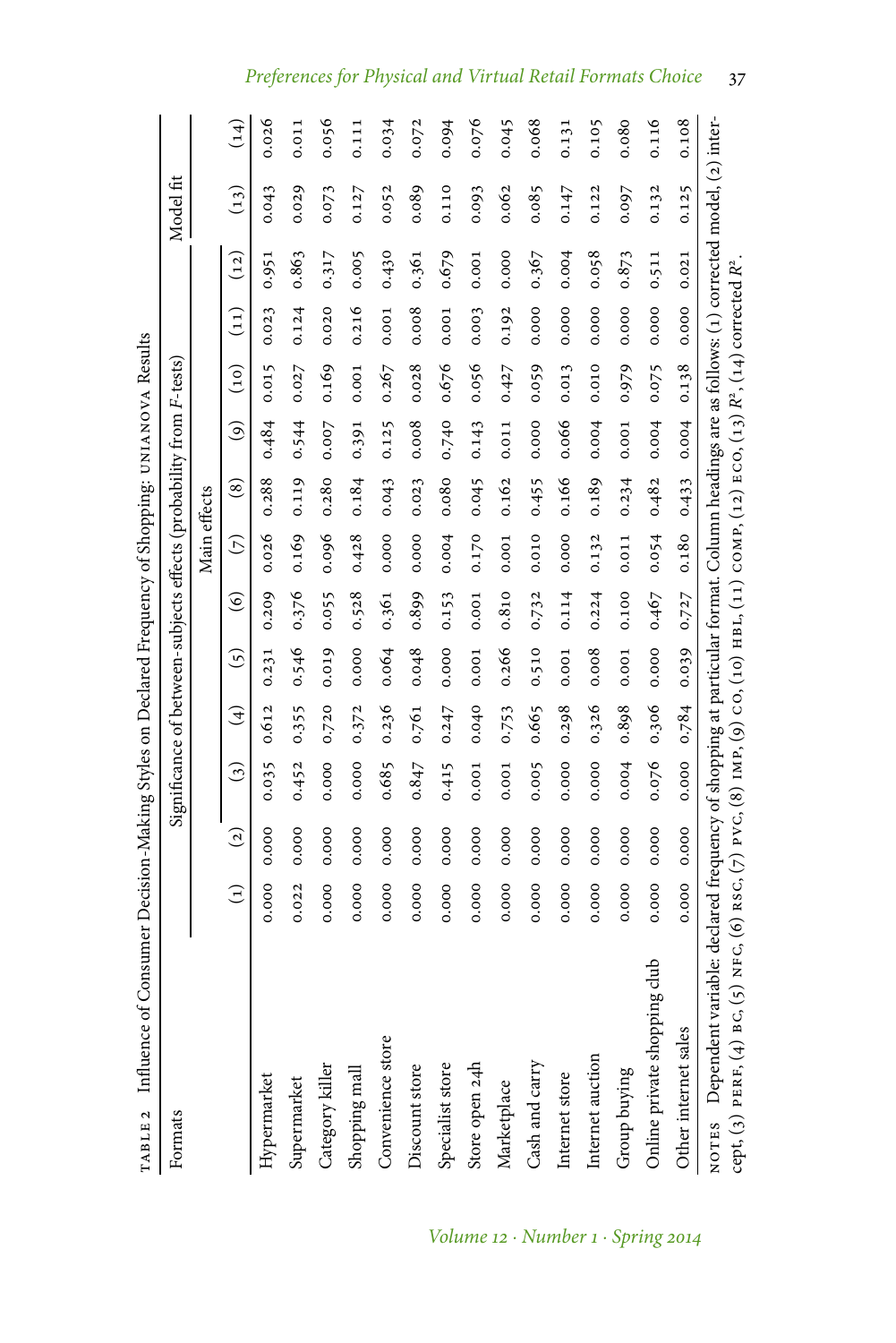cause of need to pay larger amounts at once. Pronounced habitual brandloyal style (HBL) is connected with more often purchases at shopping malls, discount stores as well as hyper- and supermarkets, also they like buying in internet stores and auctions.

Novelty-fashion conscious style (nfc) is positively connected with purchases using virtual channel, and such formats like shopping malls, category killers, specialist stores and 24/7 outlets from physical channel. Tendency for impulsive buying (imp style) leads to more often purchases at discount and convenience stores as well as 24/7 places, suggesting that small FMCG products are often bought on impulse, but there is not such situation visible in the data for durable goods.

Ecologically aware consumers (pronounced eco style) are buying more often at marketplace in internet stores and are using other internet sales (also informal), but they avoiding purchasing at shopping malls and 24/7 stores. This comes from their values: appreciating slow life and local products. Their demand also often is so specific (for example vegan food) that buying over the internet is often the only way to get demanded goods.

For 2 last styles: brand conscious (BC) and recreational shopping conscious (RSC) there are no significant connections with frequency of purchasing at particular channel (beside rather unexpected influence on buying at 24/7 stores, being rather an effect of purchases of young people enjoying night city life). Such persons have more pronounced bc and rsc styles as this research confirms.

# **Conclusions and Limitations**

Both performed studies shown relative similarities and differences in perception of investigated retail formats from both channels used by consumers: traditional – physical and more advanced – virtual one. Perceived differences between formats inside virtual channel are typically less pronounced, than between formats of physical retail. In addition, changes over time are greater in perception of physical retail formats than for virtual ones. This leads to conclusion, that physical channel changes itself more than virtual one, possibly because of feeling competition of virtual one.

Biggest change in perception of discount stores shows that format as winning one today in Poland. This suggests that in close future growth of market power of discount chains will force other FMCG retailers to copy some of strategies used currently by discounters, for instance advertising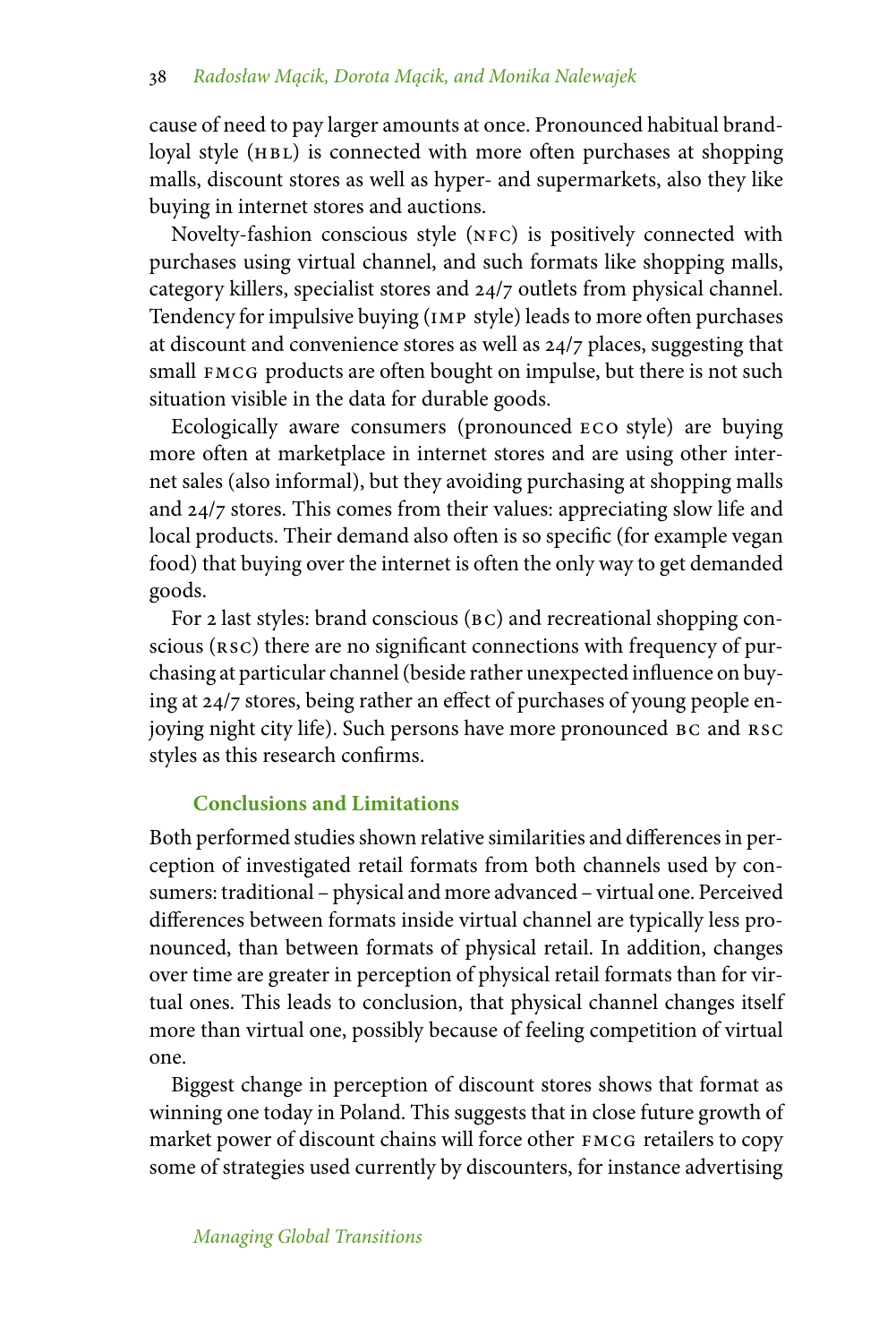prices heavily, promote private labels, and introduce one-time offers of not food products. For consumers firstly this probably will lead to some savings, but also to narrowing of choice alternatives, as number of assortment positions will fall. Possible is also higher differentiation of price level according of local competition. Because most Polish consumers are still not interested in grocery shopping over the internet, sales volume of FMCG goods sold in virtual channel will rise rather slowly.

At the same time internet retail increased its share in total sales but not changed its perception, still facing some problems like perceived risk of fraud and logistics failures. Increasing total share of retail sales via virtual channel, mostly for durable goods, signalizes that importance of such failures for consumers' falls, and at the same time this tendency increases competition between physical channel retailers and virtual ones. From one side this leads to opening internet stores by some of category killer retailers (like MediaMarkt and Saturn recently in Poland), and from other side leads to equalization of price levels between both mentioned channels, not only for multichannel sellers. This equalization sometimes is connected with increasing prices in internet sales.

Declared shopping frequency is highly positively correlated with emotions toward particular format. Channel to which particular format belongs does not play in this relationship important role. Generally positive emotions toward Internet stores are leading to conclusion that this format – when well managed – has great potential to growth, particularly when today's consumer objections toward it will be overcome.

Both demographic variables and consumer decision-making styles are more influencing frequency of purchasing through virtual channel than physical one (this purchases are perceived as normal, typical and boring – they are also more situation driven – especially when urgent need reveals. Age and gender as well as such consumer decision-making styles as comp, perf and nfc are connected with particular format choice most often.

Presented analysis has several limitations. First - all data used were analyzed using exploratory techniques, so no exact hypotheses have been tested. This limitation is partly overcome by usage of large nationwide representative samples. Second – used measures are mostly consumer declarations, so it will be interesting to compare real behaviour traces in example by analyzing bank account or payment/discount cards data over time in longitudinal study. And last – third limitation is to present results gathered through cawi questionnaire – not accessible for persons not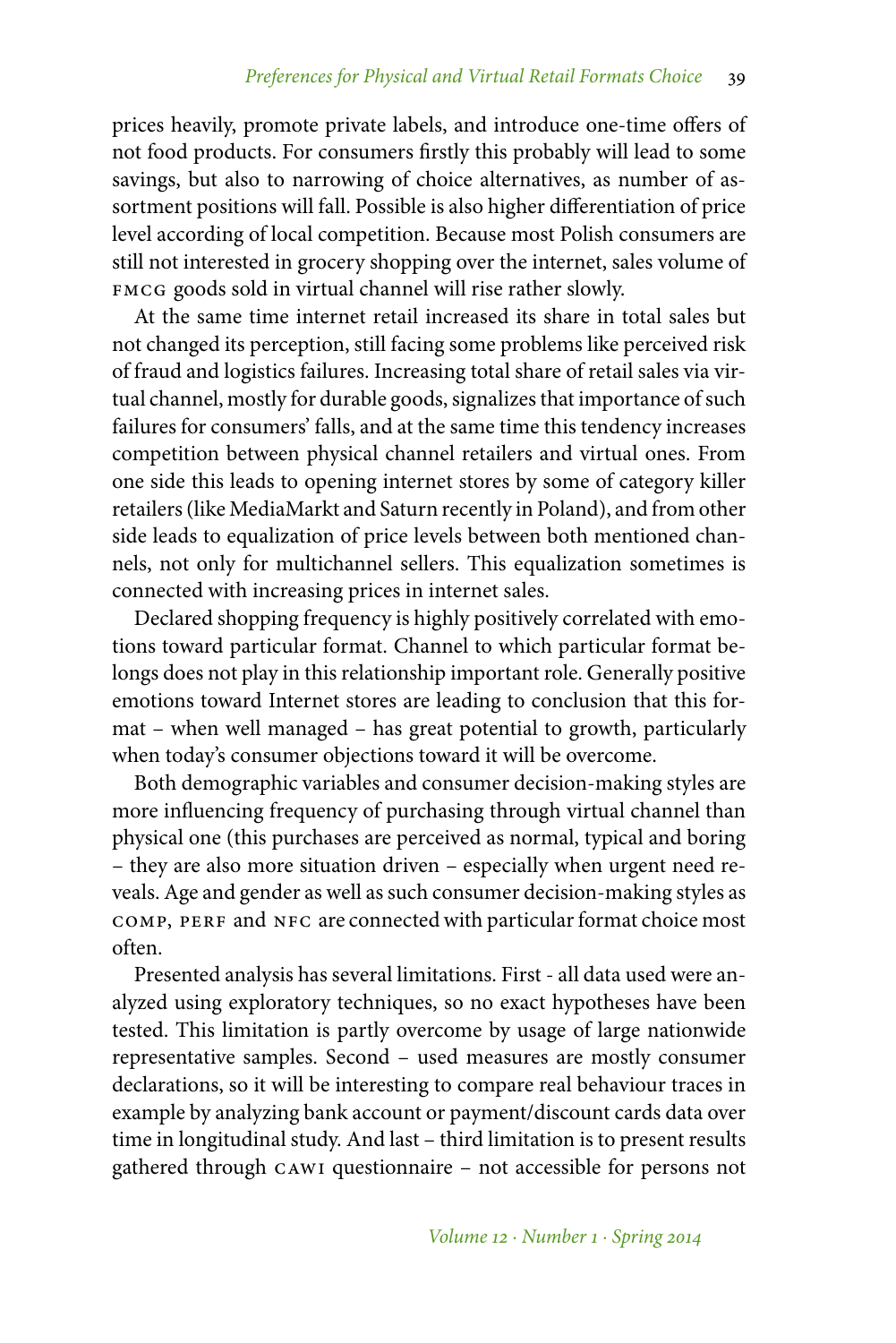using the Internet in any form, so their opinions and behaviours are not included in this paper.

Results from different approaches are convergent each other and graphical way of their presentation is easy and useful. Repeating measurements over time allow also to examine changes in perception (when treated as longitudinal data from consumer panel). Lack of strong cultural cues in used questions and allows for easy international comparisons in future research.

#### **Acknowledgments**

This research has been funded from grants given to first author by Ministry of Science and Higher Education (grant number 1 h02c 077 30), for 2008 research, and by National Center for Science (grant number n n112 375540) for 2012 study respectively.

#### **References**

- Arnold, S. J., J. Handelman, and D. J. Tigert. 1996. 'Organizational Legitimacy and Retail Store Patronage.' *Journal of Business Research* 35 (3):  $229 - 39.$
- Arnold, S. J., S. Ma, and D. J. Tigert. 1978. 'A Comparative Analysis of Determinant Attributes in Retail Store Selection.' In *Advances in Consumer Research*, vol. 5, edited by H. K. Hunt, 663–67. Ann Arbor: Association for Consumer Research.
- Arnold, S. J., T. H. Oum, and D. J. Tigert. 1983. 'Determinant Attributes in Retail Patronage: Seasonal Temporal, Regional and International Comparisons.' *Journal of Marketing Research* 20 (2): 149–57.
- Basu, S., and J. Fernald. 2007. 'Information and Communications Technology as a General-Purpose Technology: Evidence from us Industry Data.' *German Economic Review* 8 (2): 146–73.
- Bell, D. R., T. Ho, and C. S. Tang. 1998. 'Determining Where to Shop: Fixed and Variable Costs of Shopping.' *Journal of Marketing Research* 35 (3): 352–69.
- Bhatnagar, A., and B. T. Ratchford. 2004. 'A Model of Retail Format Competition for Non-Durable Goods.' *International Journal of Research in Marketing* 21 (1): 39–59.
- Borg, I., and P. J. F. Groenen. 2005. *Modern Multidimensional Scaling: Theory and Applications.* 2nd ed. New York: Springer.
- Burke, R., R. Bari, A. Harlam, B. E. Kahn, and L. M. Lodish. 1992. 'Comparing Dynamic Consumer Choice in Real and Computer-Simulated Environments.' *Journal of Consumer Research* 19 (1): 71–82.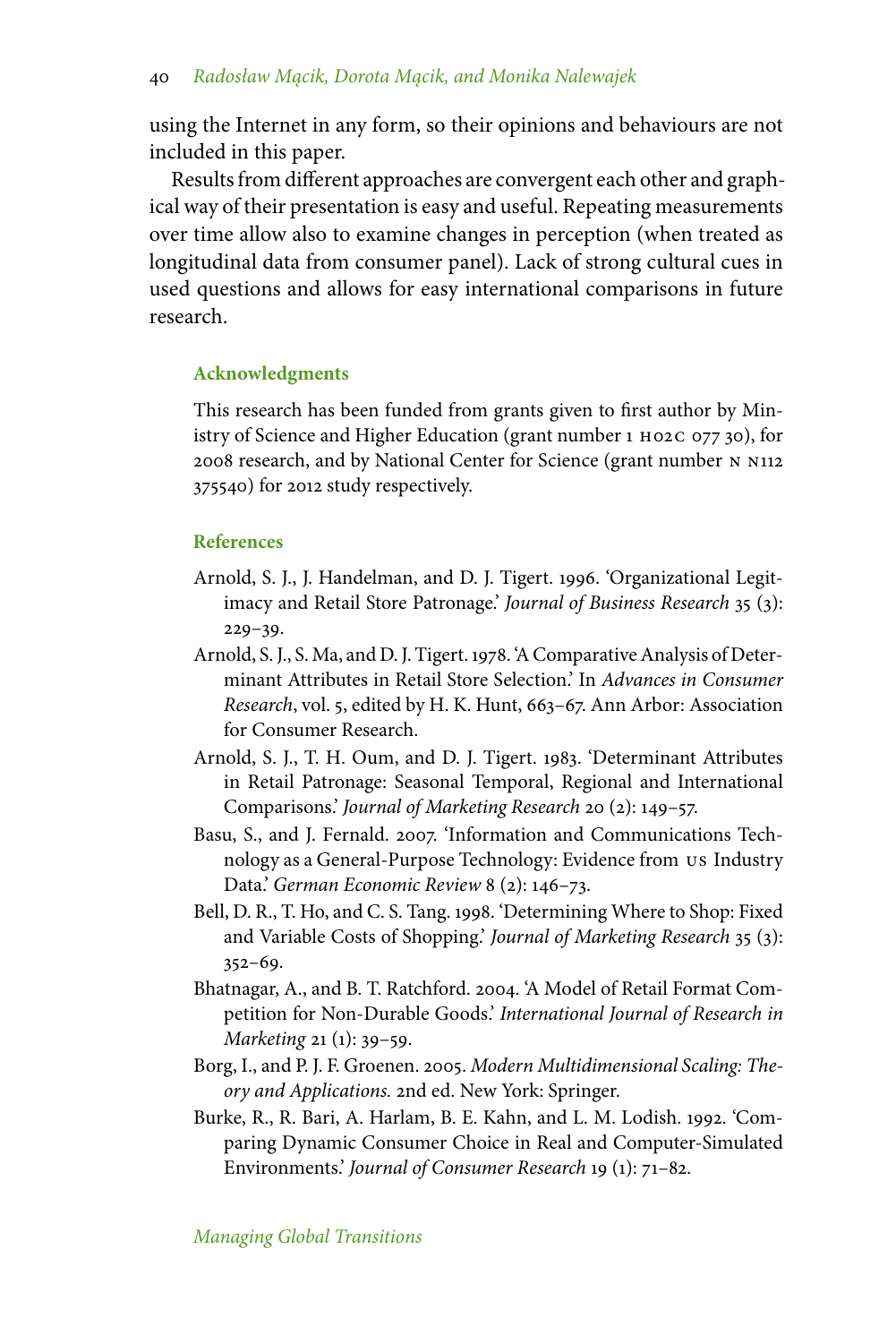- Chodak, G., P. Jarosz, J. Kunkowski, M. Polasik, P. Tkaczyk, and P. Wrzalik. 2012. *Raport eHandel Polska 2012: analiza wyników badania polskich sklepów internetowych.* Wrocław: DotCom River.
- Dawson, S., P. H. Bloch, and N. M. Ridgway. 1990. 'Shopping Motives, Emotional States and Retail Outcomes.' *Journal of Retailing* 66 (4): 408–27.
- Gensler, S., P. C. Verhoef, and M. Böhm. 2012. 'Understanding Consumers' Multichannel Choices across the Different Stages of the Buying Process.' *Marketing Letters* 23 (4): 987–1003.
- Joo, Y.-H., and M. H.-J. Park. 2008. 'Information Search and Purchase Channel Choice across Income Shopping Retail Formats.' *Academy of Marketing Studies Journal* 12 (2): 49–61.
- Keng, K. A., and A. S. C. Ehrenberg. 1984. 'Patterns of Store Choice.' *Journal of Marketing Research* 21 (4): 399–409.
- Kenhove, P., K. Wulf, and W. V. Waterschoot. 1999. 'The Impact of Task Definition on Store-Attribute Saliences and Store Choice.' *Journal of Retailing* 75 (1): 125–37.
- Louviere, J. J., and G. J. Gaeth. 1987. 'Decomposing the Determinants of Retail Facility Choice Using the Method of Hierarchical and International Comparisons.' *Journal of Marketing Research* 63 (1): 149–57.
- Lysonski, S., S. Durvasula, and Y. Zotos. 1995. 'Consumer Decision-Making Styles: A Multi-Country Investigation.' *European Journal of Marketing* 30 (12): 10–21.
- Mącik, R., and D. Mącik. 2009. 'Consumer's Decision-Making Styles and E-Commerce Adoption – Two Samples Comparison.' In *Creativity, Innovation and Management: Proceedings of the 2009 Management International Conference, Sousse, Tunisia, 25–28 November,* 1269–90. Koper: Faculty of Management.
- Mącik, R., G. Mazurek, and D. Mącik. 2012. 'Channel Characteristics Influence on Physical vs. Virtual Channel Choice for Information Search and Purchase: The Case of Polish Young Consumers.' *International Journal of Cyber Society and Education* 5 (1): 35–54.
- Mason, J. B., R. M. Durand, and J. L. Taylor. 1983. 'Retail Patronage: A Causal Analysis of Antecedent Factors.' In *Patronage Behavior and Retail Management,* edited byW. Darden and R. Lusch, 339–52. New York: North-Holland.
- Mokhtarian, P. L., and W. L. Tang. 2009. 'Accounting for Taste Heterogeneity in Purchase Channel Intention Modeling: An Example from Northern California for Book Purchases.' *Journal of Choice Modelling* 2 (2): 148–72.

-. 2011. 'Trivariate Probit Models of Pre-Purchase/Purchase Shopping Channel Choice: Clothing Purchases in Northern California.' Paper